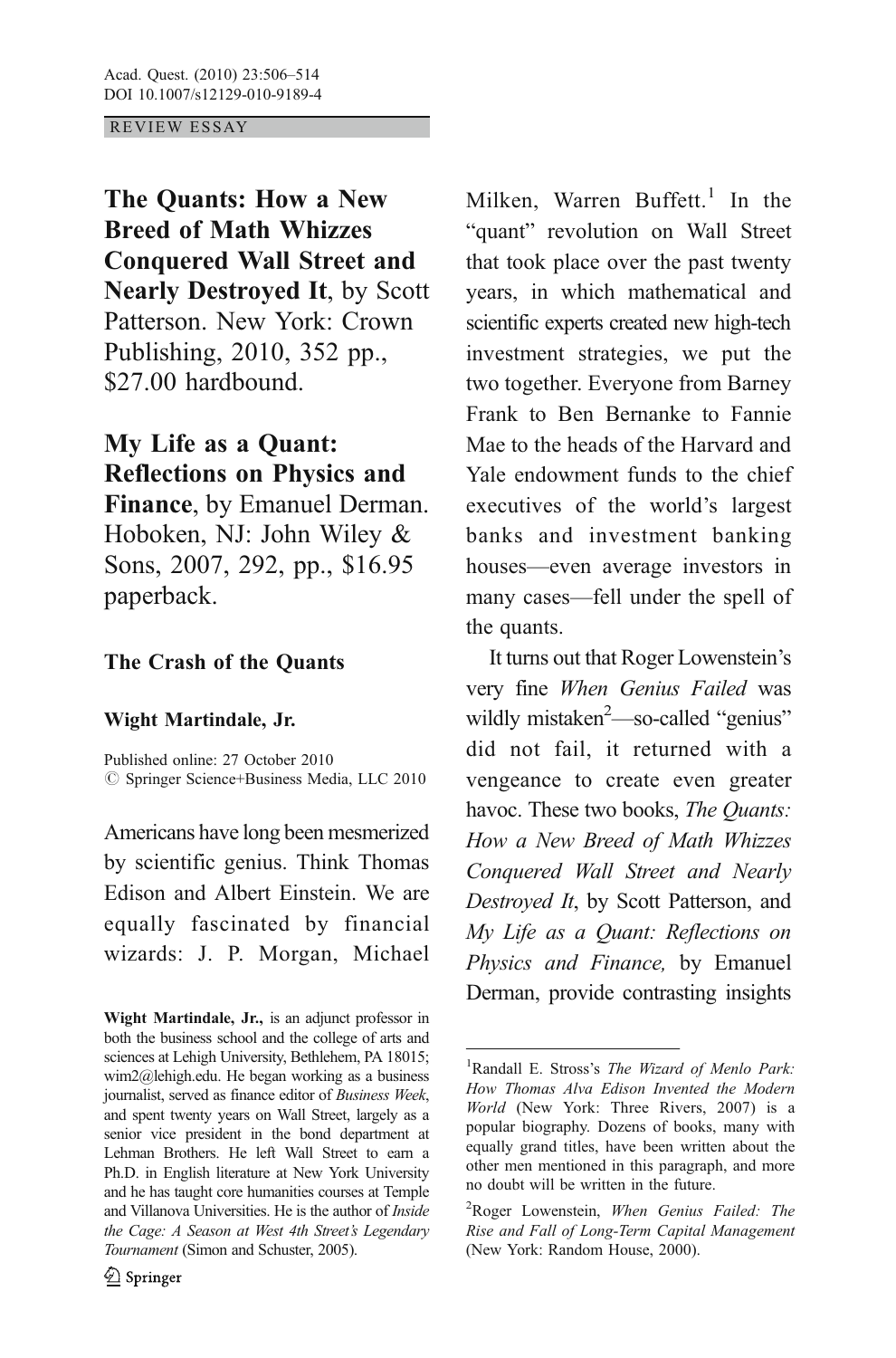into the financial crisis of 2007–2008 and give us an opportunity to consider what part education, or the lack of it, played in forming the mindset of its enablers.

Patterson's intriguing book introduces us to the handful of mathematical whiz kids who managed to legitimize the 30- and 40-to-1 debt-to-asset investing ratios that were eventually taken on by Fannie Mae, the subprime mortgage originators, and some commercial banks and brokers. These men are game-players—but game-players with an edge. Their edge is intellectual; they learned how to beat the dealer when they were quite young—while still in high school.

Their college experience did nothing to change this. Why?

Because college, too, can be a game, not about wisdom or attaining wisdom, but a game for grades, for certification, and for social climbing. Far too often humanities and undergraduate business students are taught how to play the game by teachers who manage their own careers through bogus peer review publishing no one reads, political advocacy masked as "learning how to think independently," utterly trivial classroom discussions, and by coddling their impressionable young students with inflated grades and easy assignments.

Smart kids spot this nonsense immediately. Run the best, the brightest, and the most ambitious students through this transparently silly process, and you get unrepentant arrogance and the 2007–2008 financial crash, the biggest since the stock market collapse of 1929.

The financial crisis of the past few years was fueled by too much borrowing, and the boldest and most confident borrowers—which includes the hedge funds but also the off-balance sheet financing of special purpose investment vehicles—could only operate by invoking the authority of the super-quants. It could be argued that they provided the intellectual authority—"peer review approval" in academic circles—for reckless lending that ensued everywhere. Without the intellectual bravado, or what might better be called insensibility to risk, that these hedge fund traders flaunted, normally financially conservative institutions such as Deutsche Bank and the Harvard Management Company Endowment would not have been handing over their money without understanding the risks they were taking.

All of the trading wizards in The Quants are also enthusiastic gamblers and all of them have impressive academic pedigrees. For example: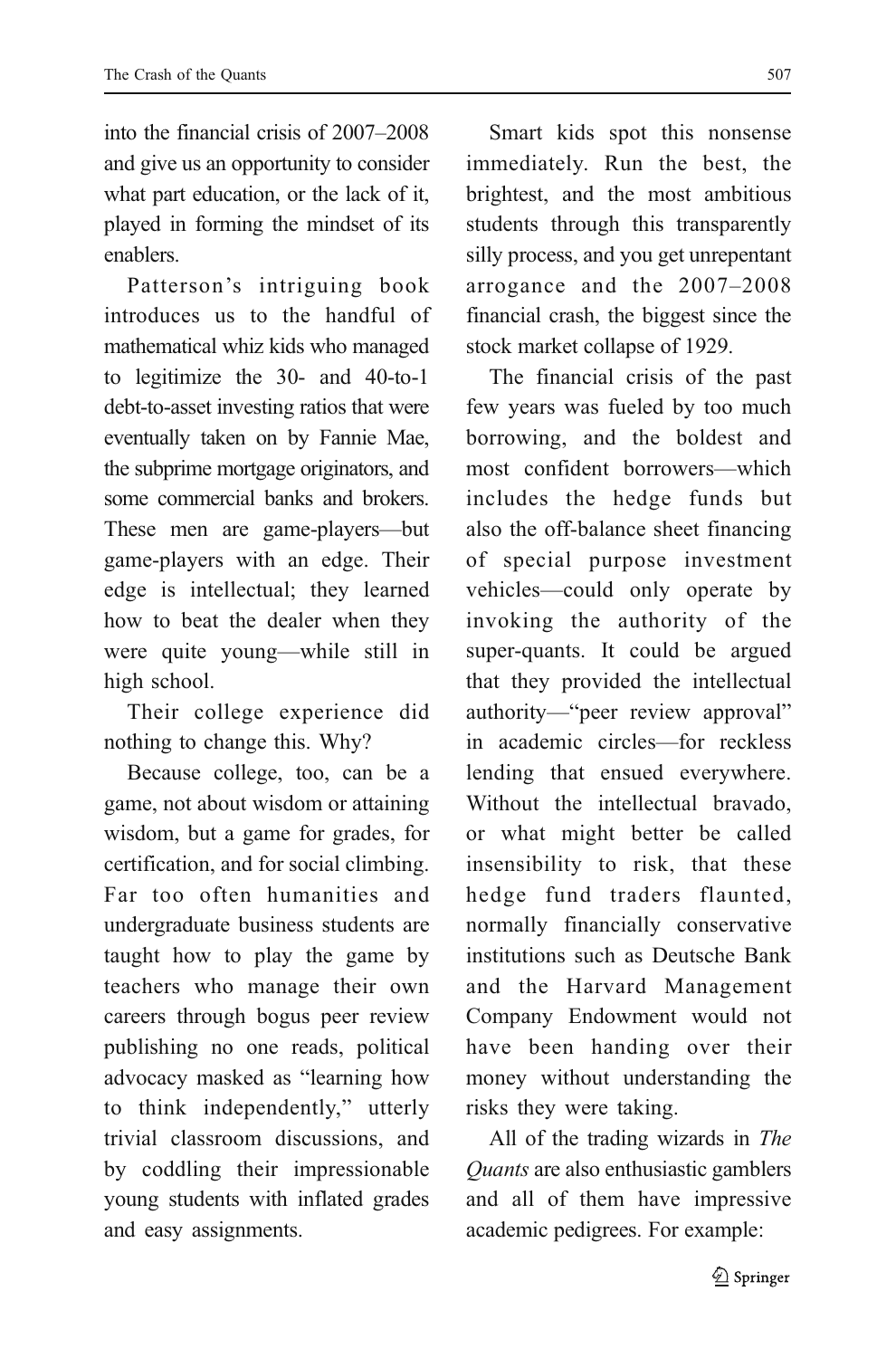Edward Thorpe (b. 1932), Princeton-Newport Partners, author of Beat the Dealer: A Winning Strategy for the Game of Twenty-One (1962), the godfather of quants; BS in physics, Ph.D. in mathematics, UCLA;

Jim Simons (b.1938), founder of Renaissance Technologies; BA in mathematics, MIT, Ph.D. in mathematics, University of California, Berkeley;

Peter Muller (b. 1963), Morgan Stanley private hedge fund, pianist and songwriter; BA in mathematics, Princeton;

Cliff Asness (b. 1966), Goldman Sachs Global Alpha fund; BS in economics and electrical engineering, University of Pennsylvania, Ph.D. in finance, University of Chicago;

Ken Griffin (b. 1970), Citadel Investment Group; BA in economics, Harvard;

Boaz Weinstein (b. 1974), Deutsche Bank, chess life master at 16; BA in philosophy, University of Michigan.

Most of these men grew up as if they were intellectual latch-key kids with plenty of time on their hands. In Lomita, California, Ed Thorpe's

father worked the graveyard shift at the San Pedro shipyards while his mother worked the swing shift at Douglas Aircraft. He was alone for many hours and Patterson writes that "he had the freedom to let his imagination roam wild. Blowing things up was one diversion. He tinkered with small homemade explosive devices in a laboratory in his garage."

Cliff Asness grew up in fashionable Roslyn Heights on Long Island. Patterson writes of his high school days: "In school Asness received good grades, but his interest in Wall Street didn't extend beyond the dark towers of Gotham in the pages of Batman. Obsessed with little other than girls and comic books, Asness was listless as a teenager, without direction and somewhat overweight. At times he showed signs of a violent temper that would erupt years later when he sat at the helm of his own hedge fund."

Ken Griffin spent his youth in Boca Raton, Florida, where he took an early interest in computer programming. "His mother would ferry him to the local Computerland, where he would spend hours chatting up the salespeople about new gizmos and software," Patterson recounts. Considered a math whiz, Griffin started managing other people's money while he was an undergraduate at Harvard.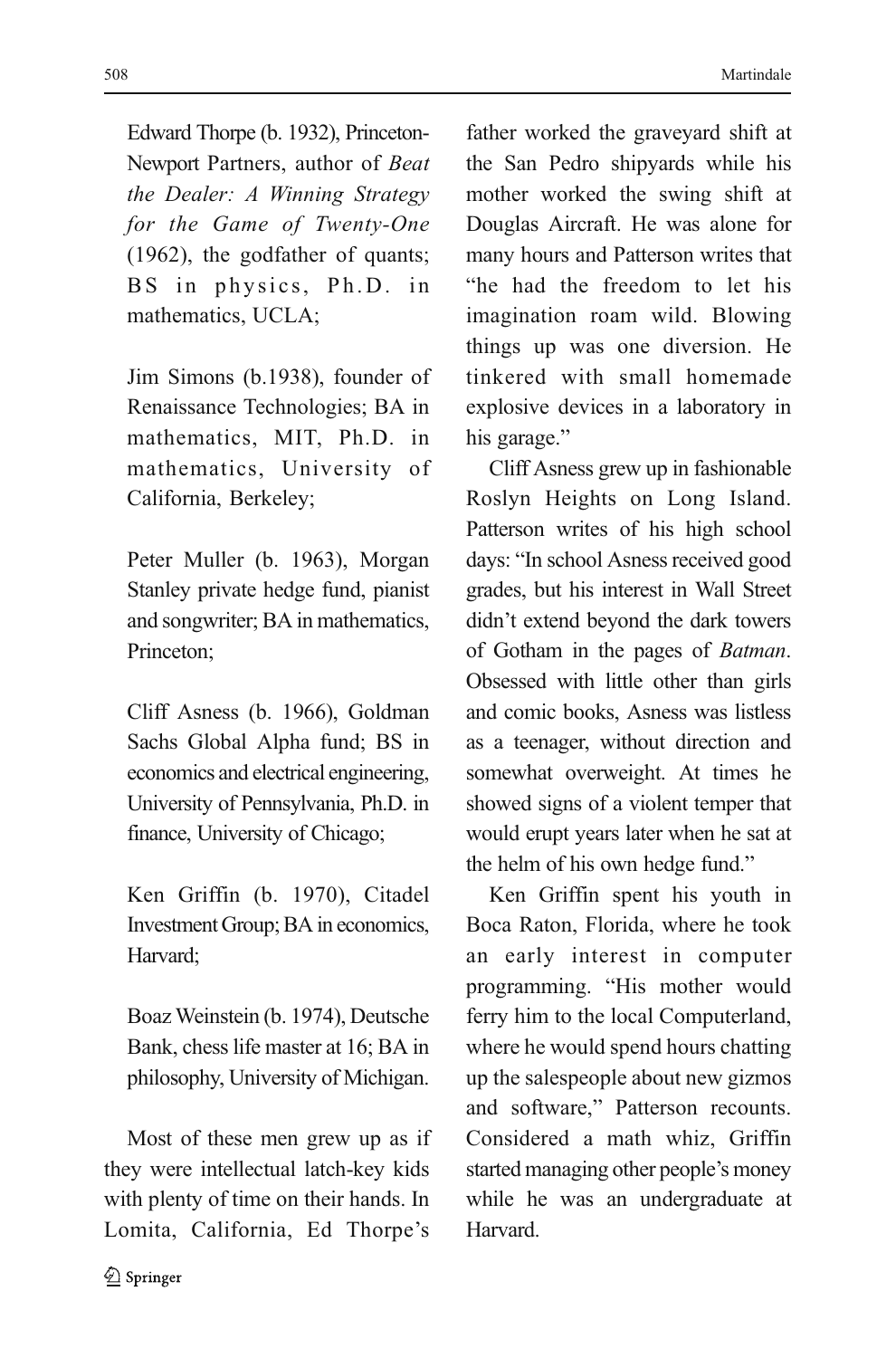Peter Muller grew up in Wayne, New Jersey. He showed an early aptitude for math and loved to play all kinds of games, from Scrabble to chess to backgammon. As a senior in high school he designed a computer program that could play backgammon.

Boaz Weinstein was raised, as Patterson tells us, "in the privileged Manhattan neighborhood of the Upper East Side. He seemed to have money all around him." In addition to playing chess he won a stock-picking contest while a student at New York City's elite Stuyvesant High School.

#### Beating the House

There is some parallel between the quantitative trading these men perfected and card-counting at the blackjack table: in both cases the bets increase when the odds improve. Quantitative trading required super-high speed computers that would not only detect patterns before competitors could see them, but also execute trades instantly. This last technical achievement is often referred to as "high frequency trading," and it was pioneered by Jim Simons at Renaissance Technologies.

Speed as a factor in getting into and out of trades was important because positions often were not held for long. From a statistical

point of view, Patterson explains, Simons realized that "the ability to predict what will happen tomorrow, or the next few hours, is far better than the ability to predict what will happen a week or two down the road." Simons also pushed beyond mere algorithms; he hired code-cracking cryptographers as well as speech recognition experts—this last group because speech recognition programs try to guess what sound is coming next in order to keep up with the speaker.

While all of these super-quants were intensely secretive, the field soon became overpopulated. When this happened, returns fell. For example, Ken Griffin's Citadel Investment Group, which began in late 1990, racked up returns in its first three years of 43 percent, 41 percent, and 24 percent. But in 2002 its flagship fund was up only 13 percent, slipping below 10 percent for the next three years. As performance slipped, managers could only boost returns by adding more leverage, that is, by borrowing more money to finance their trading positions.

The speculative crash of 2007– 2008 might have been anticipated because quantitative trading meltdowns occurred twice recently, and they both occurred for the same reason. The first event was the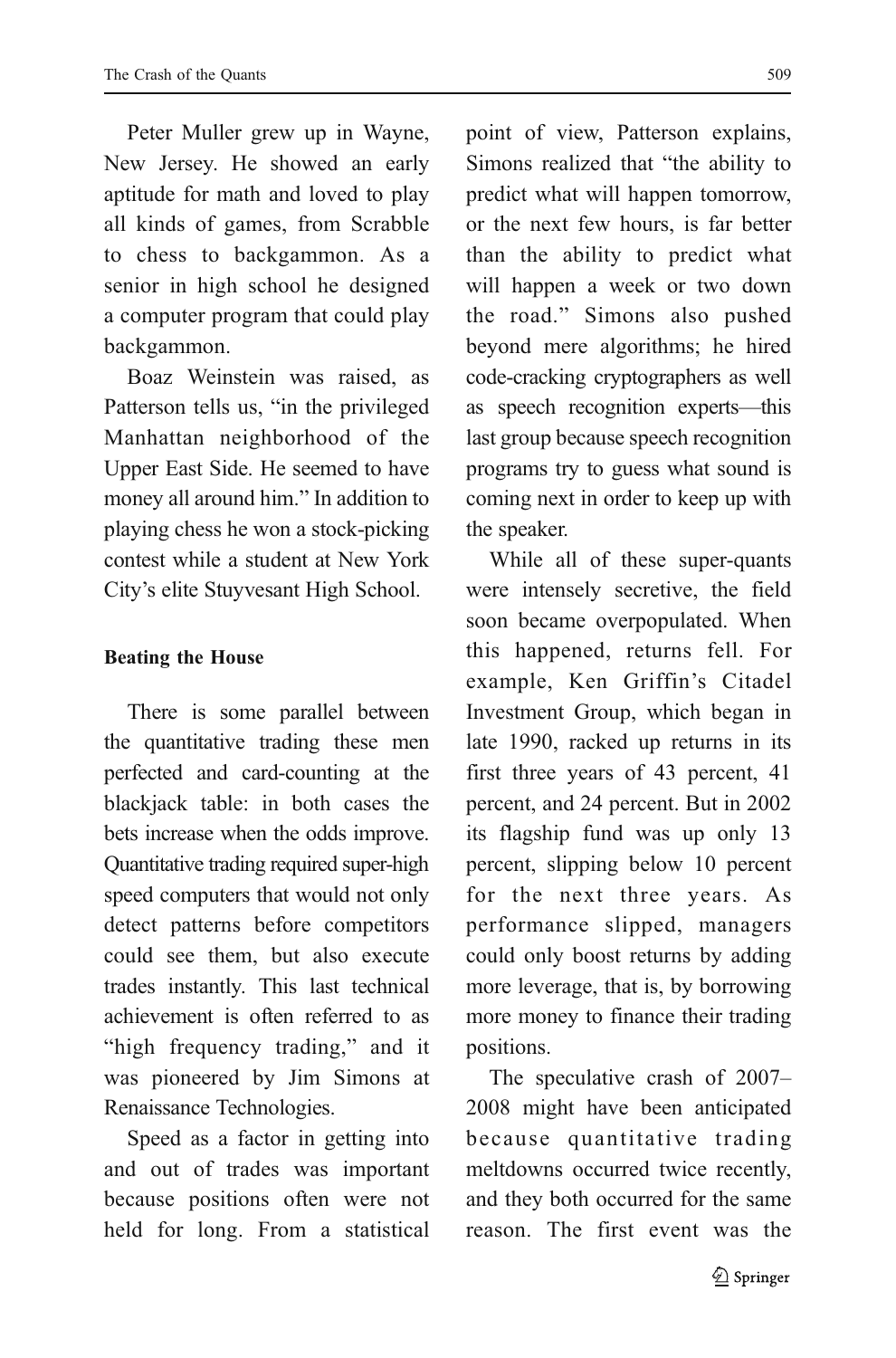October 1987 equity market collapse, when portfolio insurance, the new quant device of the time, accelerated the stock market's decline rather than slowed it down. The second was the failure of Long Term Capital Management (LTCM). LTCM was populated with Ph.D.'s (even two Nobel Prize winners in economics), but after initial returns of 40 percent per year, investors lost \$4.6 billion in less than four months in 1998. The firm had to be bailed out by the New York Fed and by fourteen other dealers and banks that had been trading with them.

In both cases the collapses occurred because market liquidity could not absorb all the selling that hit the market at the same time, and the funds were heavily leveraged. At such moments even good trading positions appear to be losers. As Lord Keynes explained many years ago, "Markets can remain irrational longer than you can remain solvent." It is a mistake to think that buyers will always be present to accommodate sellers. But the brainiest traders in world, or at least most of them, seemed to have learned nothing from these lessons.

The details of the collapse of the mega-hedge funds in August 2007 remind us that truth can be stranger than fiction. None of the managers we have been following got caught up in the mortgage bubble, in which

2 Springer

mortgages were extended to people with very little equity who could not really afford them. Indeed, Weinstein made his firm \$250 million by shorting the subprime mortgage market, that is, selling subprime bonds they did not own, planning to buy them back at a lower price after their value collapsed. Citadel, Asness at AQR, and Peter Muller at Morgan Stanley believed they had dodged the subprime bullet. A few days before the crash Weinstein threw a lavish celebration party at his Southampton summer home; he had gotten the subprime trade right and he knew it.

Then events suddenly took a vicious turn. On Friday, August 3, TV host Jim Cramer ranted about a fixed-income Armageddon (shouting "They know nothing"—still played before each of his daily shows). He had been tipped off that hedge funds all had the same big trades on and they were all moving against them. The financial tsunami actually hit on August 6, the Monday following Cramer's rant. Subprime borrowers were defaulting on their loans, thus triggering waves of selling in everything else as over-leveraged managers sought cash wherever they could get it. A global deleveraging was taking place, and it would take all the quant funds down with it. That is, with no bids or very low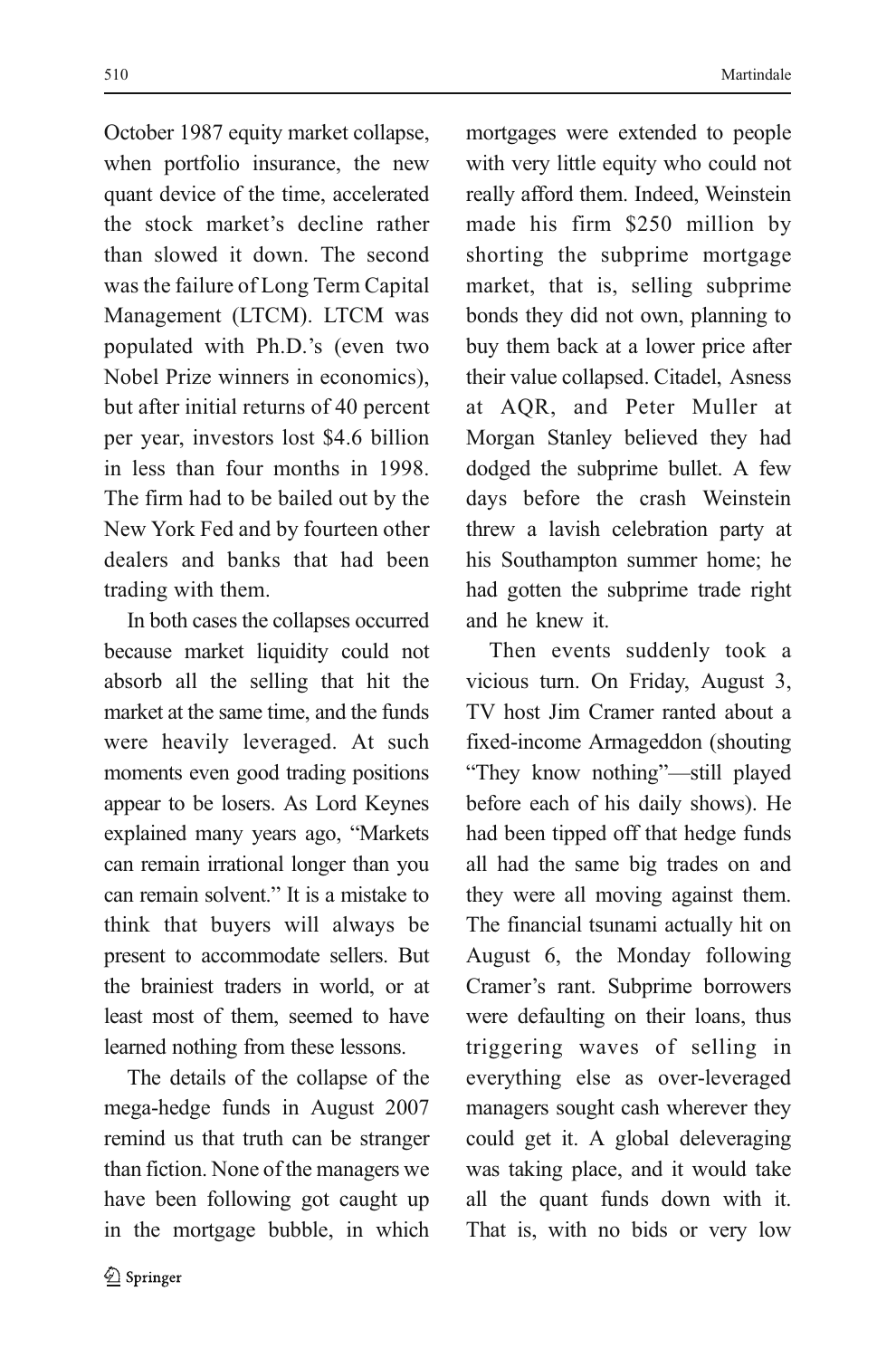bids for mortgage derivatives, fund managers sold whatever else they owned and could get a bid on, which turned out to be what the other hedge funds owned.

The whiz kids' first hope was that there was just one big seller, perhaps Goldman's Global Alpha fund, and that eventually that selling would stop. One manager at the time recalled, "Quant managers tend to be kind of secretive; they don't reach out to each other. It was a little bit of a poker game." So the quants continued to devour each other.

Muller's fund lost \$300 million and Asness lost \$500 million—in a single day. In the first six trading days of August, Goldman's Global Alpha fund had lost \$1.5 billion. As Patterson reminds us, "the carnage was taking place beneath the surface, the billions in hedge fund money evaporating."

The crisis ended as suddenly as it had appeared. At the end of the week Goldman Sachs put \$3 billion of its own money into Global Alpha, and on the following Monday Goldman held a conference call to explain what they had done. Temporarily, confidence was restored, and the quant funds began to recoup their losses.

The markets and the regulators thought the worst was behind them. But it was not. In March of the following year the crisis caught up with the major brokerage firms, the first of which to collapse was Bear Stearns. Then, in September 2008 Lehman Brothers filed for bankruptcy. Fannie Mae and Freddie Mac were nationalized. AIG had to be taken over. Chaos returned.

Citadel's flagship fund lost 20 percent in September alone, and was down 35 percent for the year. Boaz Weinstein, age 35, was now managing \$30 billion in assets at Deutsche Bank. He, too, believed the worst of the credit crisis was over. But in September, as bank lending froze, the swaps market ceased to function, Deutsche Bank management had had enough: they would advance Weinstein's group no more money; they wanted to see sales. When the selling stopped Weinstein had lost \$1.8 billion, causing hundreds of his fellow employees in other departments to lose their jobs and their bonuses.

In the spring of 2008 Cliff Asness continued to believe that the stock market would recover, so he was badly positioned for the September declines. For the year his Absolute Return fund was down 46 percent, about in line with the Standard & Poor 500 index, which was down 48 percent.

Peter Muller lost about 40 percent for the year. Like Asness and Griffin, he had a huge amount of personal wealth invested in his fund.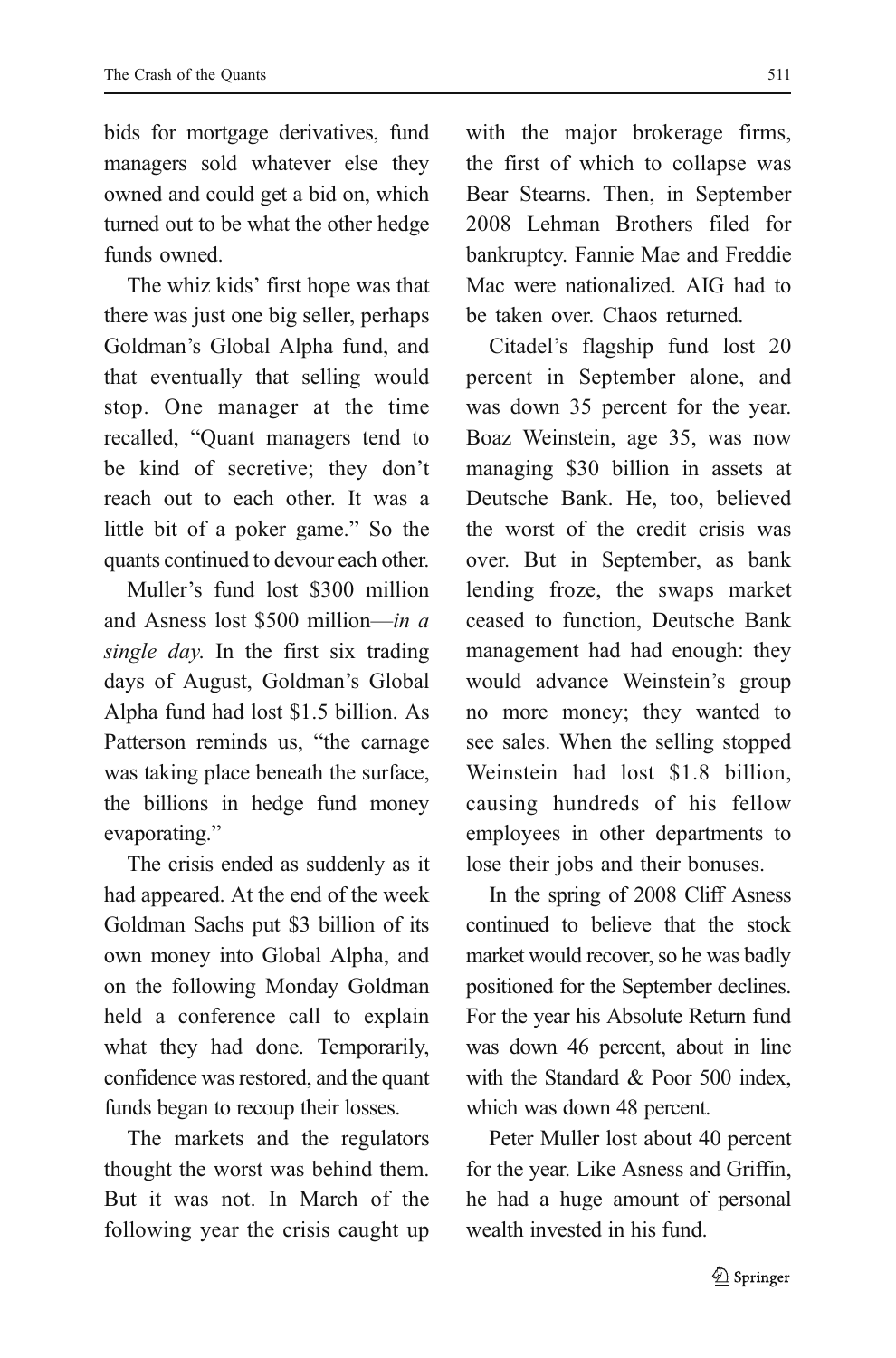The two older guys did better. John Simons's Medallion fund was up 80 percent for 2008, and Ed Thorpe, who had toned down his operation and switched to a new strategy using no leverage, was up 18 percent. One might say that with age comes wisdom, and wisdom is not something we can do without.

### Adding Value?

Eventually we must ask ourselves, what is the value of what these quants actually do for capital markets, for society, and for the world? They do not finance new businesses as venture capitalists do. Nor are they activists seeking to replace or improve managements. They are not credit men or workout specialists, guiding companies through the bankruptcy process. They are not accounting experts. How much value is added in capital structure arbitrage trading within a company?

It is at this point that it is useful to read Emanuel Derman's autobiography My Life as a Quant, which provides an instructive contrast to the activities of Patterson's quants. Derman, a South African native who received his Ph.D. in theoretical physics from Columbia in 1973 and then migrated to the Quantitative Strategies Group at Goldman Sachs, is the story of a very smart man

who did not blow up the financial markets—he simply wanted to solve complex mathematical problems. Not surprisingly, he's back at Columbia, where he teaches quantitative finance.

Derman is a scientist in the purest sense. He has a mature curiosity, not idle, adolescent insatiability. He loved the history and the traditions of the Columbia physics department (which had more than its share of Nobel Prize winners), where "brilliance seemed paramount" and where "the classes I liked best were taught by people who gave you a feel for what it was like to discover something new, as well as the sense of how it had been done." There is no sense of dominance or power over others involved in his thinking. He is not beating the dealer.

Derman is always conscious of the predecessors in his field; he knows he is laboring within an august tradition. "The essence of theoretical physics is the attempt to look at the universe and then mentally apprehend its structure," he writes. "If you are right, you emulate Newton and Einstein: you find one of the Ten Commandments. You write down a simple set of laws that, plucked from nowhere, miraculously describes and predicts how God's world works. This is the struggle to which I aspired....Even mathematical beauty is not enough."

On his move to finance: "When I moved to Wall Street, I found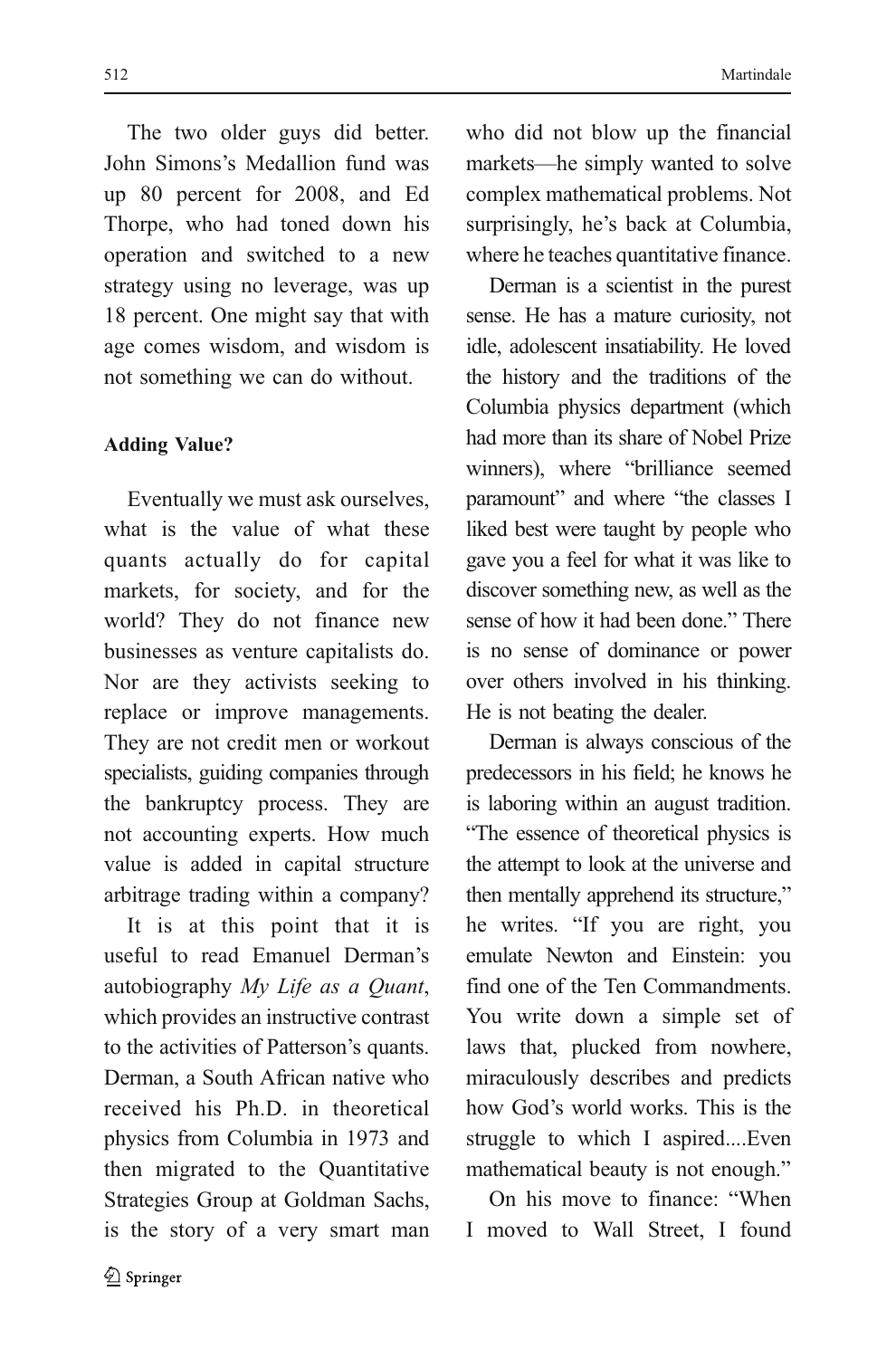quantitative finance to resemble phenomenology much more than it resembled pure theory. Quantitative finance is concerned with the techniques that people use to value financial contracts, and given the fluctuations of the human psyche, it is a pragmatic study of surfaces rather than a principled study of depths. Physics, in contrast, is concerned with God's canons, which seem to be more easily captured in the simple broad statements that characterize profound physical laws."

Emanuel Derman grew up in the old-European culture of Cape Town. Foreigners were common in the Columbia physics department and academic expectations were high. The chapter titles of Derman's book are drawn from authors he has read, and it is a serious list: Goethe, Flaubert, Kafka, Simone de Beauvoir, Graham Greene, and Gregor von Rezzori. He later speaks of reading Tolstoy, Nabokov, and Robert Musil. Few American high schools or colleges can boast of such a reading list. Derman contributed his share of quantitative strategizing and risk-taking at Goldman Sachs, but the overall impression is of a man whose background, education, and native thoughtfulness enabled him to develop more fully as a human being and consequently to keep finance in perspective. He does not look at life or at mathematics purely as a trader or gambler. He believes life is about more than outsmarting other people. It is also about understanding what we are doing and who we are. He takes an interest in the most profound questions of life.

Unlike Derman, Patterson's quants are essentially thrill-seekers who love gadgets, poker, card counting, and mental competitions of all sorts. In hindsight, it appears that they may have confused their avocation (gambling) with their vocation (wisely managing other peoples' money). They often appear as rootless eccentrics and yet they conned their bosses and their investors into believing they could make huge profits with little risk. Alan Greenspan, who also prided himself on his intelligence, supported them, as did the United States Congress and eventually many of the biggest banks around the world. What they all should have remembered is that the misuse of someone else's money is morally wrong. As The Economist's pioneering editor, Walter Bagehot, explained a century ago, savers must be respected; they are entitled to a reasonable return on their money, and to prudent lending by their bankers. This principle is true for people, for companies, and for nations.

One of these aggressive traders' blind spots was the proper appreciation of debt—other people's money—